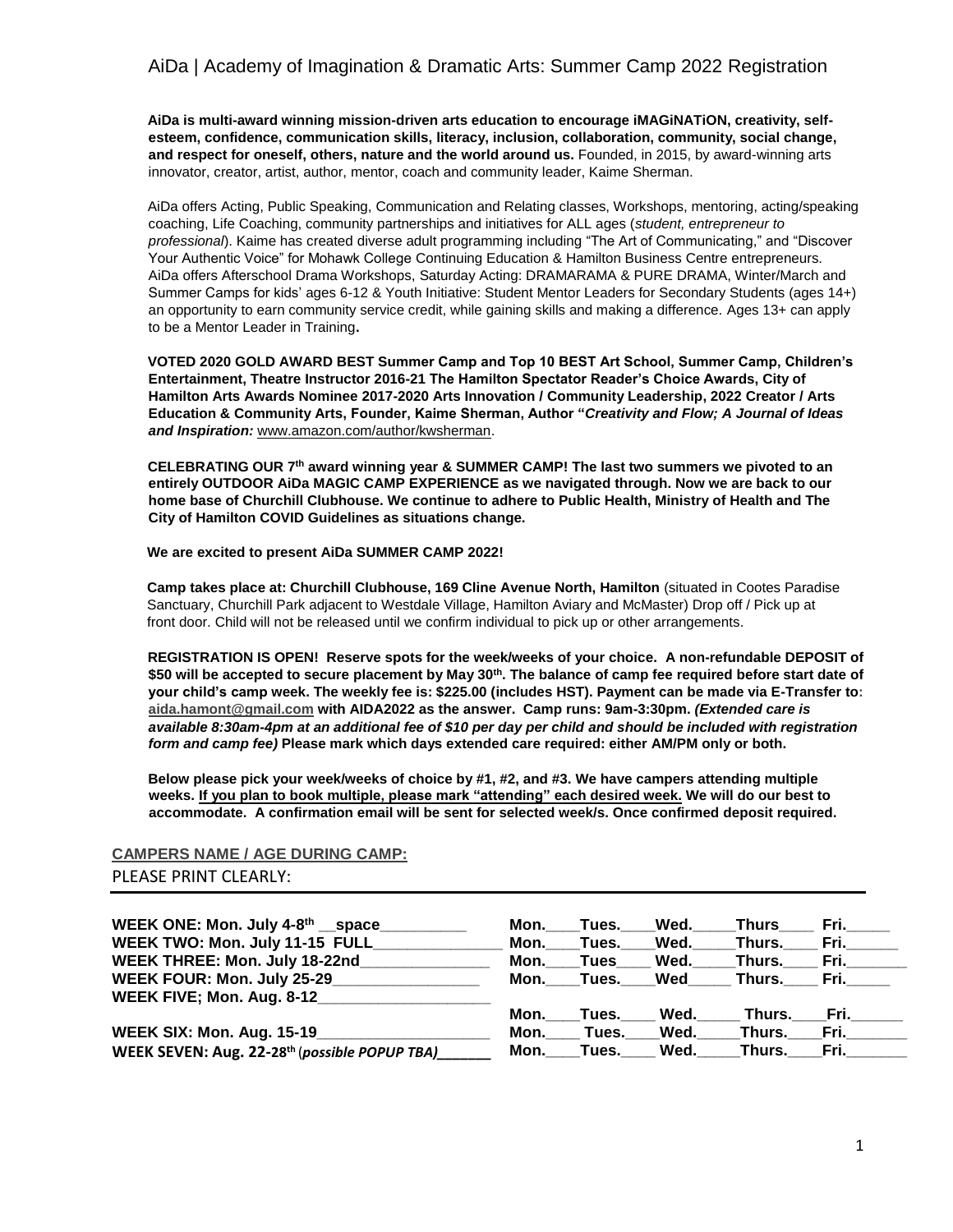*Would you like to be added to our Waiting List for any Sold Out Weeks? If so, which ones\_\_\_\_\_\_\_\_\_\_\_\_\_\_\_\_\_\_\_\_\_\_\_\_\_\_\_\_\_\_\_\_\_\_\_\_\_\_\_\_\_\_*

**How did you hear of AiDa? We love to find out if word of mouth, a friend, social media, Google?**

**\_\_\_\_\_\_\_\_\_\_\_\_\_\_\_\_\_\_\_\_\_\_\_\_\_\_\_\_\_\_\_\_\_\_\_\_\_\_\_\_\_\_\_\_**

**Please Like, Follow Share us on Social Media or our YouTube @AIDA.HamOnt or Leave a Google Review!**

Payments accepted via E-transfer to**:** aida.hamont@gmail.com (**password: AIDA2022)** cheque payable to: **AIDA and/or K. Sherman or cash.** Due to the unprecedented times, full fees are not required until camp dates are confirmed to proceed by The City of Hamilton, Public Health Agency of Canada and Hamilton Public Health. Normally, a camper is not considered registered until full payment processed but COVID has changed this. Space will be reserved for your child once the registration form and \$50 non-refundable deposit are received. Balance of camp fee is to be made by the start of your child's week of camp. **CANCELATION POLICY**: if YOU cancel for any reason while camp IS IN session**, NO REFUNDS**. **Space has been reserved for your child**. **IF Camp is cancelled due to COVID, Act of Nature or Camp Director, A FULL REFUND WILL BE MADE** for the days cancelled and/or a CREDIT may be issued, at your request, for use towards any future AiDa programming with no expiry date!

**Limited Space!** Maximum 20 participants. \*What is your child's age during camp? Birthdate: Current Grade:

**WHAT TO BRING:** 

\*Each child supplies their own refillable water bottle, morning and afternoon (nut free) snacks, lunch & comfy clothes, indoor / outdoor shoes, swim suit, towel for the Splash Pad, sunscreen, hat & sunglasses for FUN!!

**AS OUR GIFT TO YOUR CHILD: WE SUPPLY ONE COMPLIMENTARY AIDA T-shirt.** We use these as visual Identification for our Campers, as there are a couple of other camps using Churchill Park Playground. If you would like to purchase an **additional t-shirt, the cost is \$15 each**. You may include that with your registration. Please MARK clearly, if you are purchasing an additional t-shirt.

SIZE PREFERENCE: KIDS: Medium\_\_\_\_\_\_\_\_\_\_\_\_\_\_ or Large\_\_\_\_\_\_\_\_\_\_\_\_\_\_\_\_\_\_ OPTIONAL PURCHASE OF ADDITONAL T-SHIRT: To be included in registration with additional payment of:

We will also be doing lots of CRAFTS! **Please send a SHOEBOX for your child on the first day** of camp, as we will be making **DIORAMAS for storytelling**. If you have more than one, we always welcome donations for others. If you have any CRAFT materials i.e. jewels, feathers, yarn, thread, empty paper towels rolls, or mason jars, feel free to bring them with you. ANY gently loved COSTUMES? We welcome additions to our Costume Department!

#### HELP US GET TO KNOW YOUR CHILD:

|                      |      |      |      |          |                 | Has your child experienced, or are they currently experiencing, any of the following conditions? |  |
|----------------------|------|------|------|----------|-----------------|--------------------------------------------------------------------------------------------------|--|
| ADHD/ADD<br>Details: | Yes: | No:  |      | Details: | Allergies: Yes: | No:                                                                                              |  |
| Anxiety              |      | Yes: | No:  | Details: |                 |                                                                                                  |  |
| Asthma               |      |      | Yes: | No:      | Details:        |                                                                                                  |  |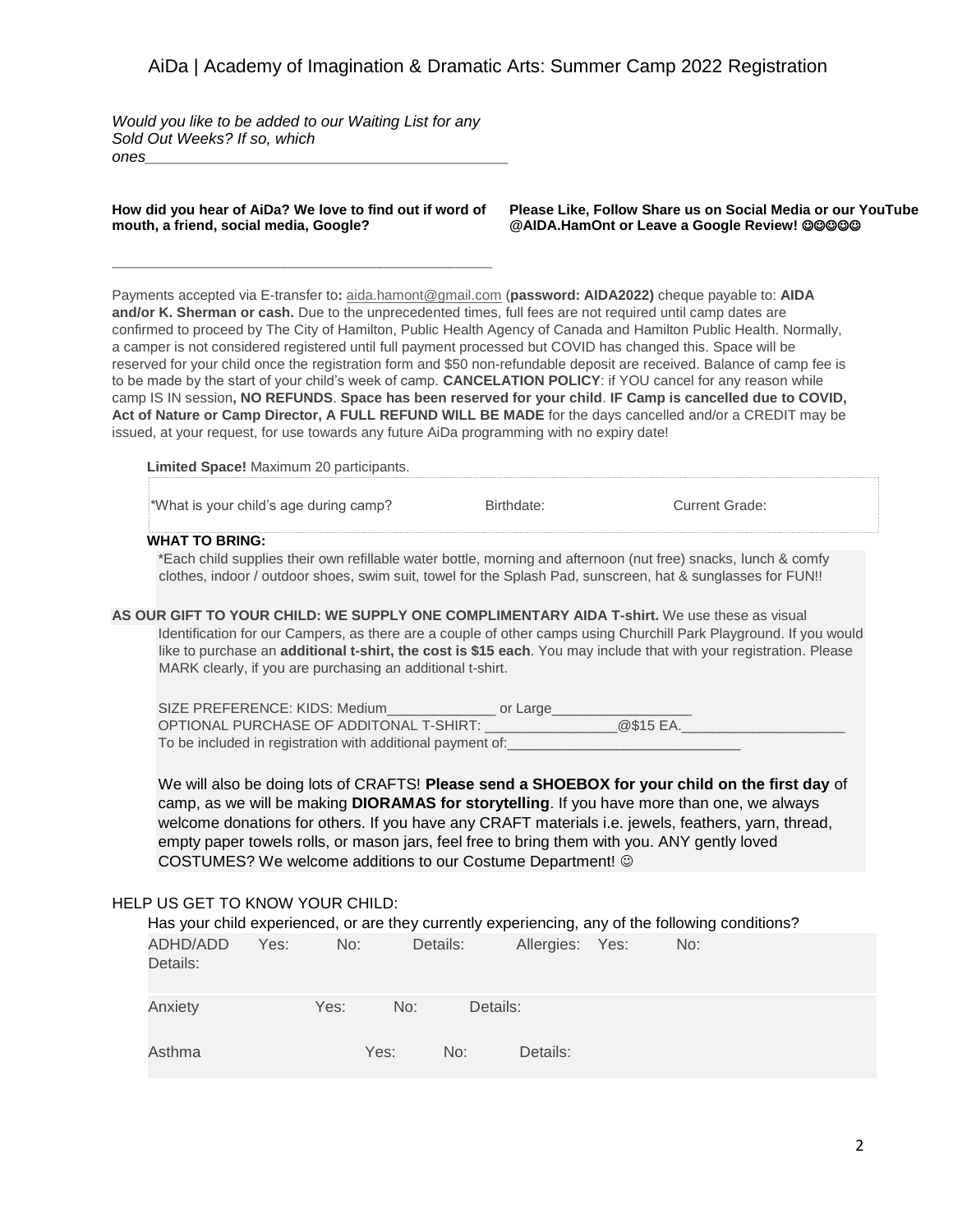| Epi-Pen                                                                                                   | Yes:     | No:  |     | Details: |
|-----------------------------------------------------------------------------------------------------------|----------|------|-----|----------|
| Shyness:                                                                                                  |          | Yes: | No: | Details: |
| <b>Mental Health issues</b>                                                                               | Yes:     | No:  |     |          |
|                                                                                                           | Details: |      |     |          |
| <b>Behavioral Issues</b>                                                                                  | Yes:     | No:  |     | Details: |
| If yes, describe what<br>accommodations work to<br>aid in your child's success<br>within a group setting: |          |      |     |          |
| Hearing problems                                                                                          |          | Yes: | No: | Details: |
| Vision problems                                                                                           |          | Yes: | No: | Details: |
| <b>Eating Disorder</b>                                                                                    |          | Yes: | No: | Details: |
| Physical injury or pain                                                                                   |          | Yes: | No: | Details: |
| Require any medication<br>While at class or camp                                                          |          | Yes: | No: | Details: |
| Any other<br>concerns we should<br>know about?                                                            |          |      |     |          |
|                                                                                                           |          |      |     |          |

### **PLEASE SIGN! Participant's Release Form for participation in indoor/outdoor activities**

I am the parent or legal guardian of the student), who is under 18 years of age, and desire that the student participate in the full program activities of AIDA | Academy of Imagination & Dramatic Arts programming. I acknowledge there may be a risk in participating in activities and I therefore will not hold AIDA owner, instructors or City of Hamilton responsible for any injury, sickness or accident to the student and for any loss or damage to personal property resulting from the student participating in the activities. I also give the instructors of AIDA permission to secure medical treatment beyond first aid, should medical attention be required. I hereby release AIDA-Academy of Imagination & Dramatic Arts and it's instructors from any and all claims for libel and/or invasion of privacy in connection to participating. \*\*\*\*\*\*\*\*\*\*SIGNED:\_

PRIMARY CONTACT: Name & Cell\_\_\_\_\_\_\_\_\_\_\_\_\_\_\_\_\_\_\_\_\_\_\_\_\_\_\_\_\_\_\_\_\_\_\_\_\_\_\_\_\_\_\_\_\_\_\_\_\_\_\_\_\_\_\_\_\_\_\_\_\_\_\_\_\_\_\_\_\_\_\_\_\_\_\_

SECONDARY CONTACT: Name & Cell\_\_\_\_\_\_\_\_\_\_\_\_\_\_\_\_\_\_\_\_\_\_\_\_\_\_\_\_\_\_\_\_\_\_\_\_\_\_\_\_\_\_\_\_\_\_\_\_\_\_\_\_\_\_\_\_\_\_\_\_\_\_\_\_\_\_\_\_\_\_\_\_\_\_\_ Child's Health Card#\_\_\_\_\_\_\_\_\_\_\_\_\_\_\_\_\_\_\_\_\_\_\_\_\_\_\_\_\_\_\_\_\_\_\_\_\_\_\_\_\_\_\_\_\_\_\_\_\_\_\_\_\_\_\_\_\_\_\_\_\_\_\_\_\_\_\_\_\_\_\_\_\_\_\_\_\_\_